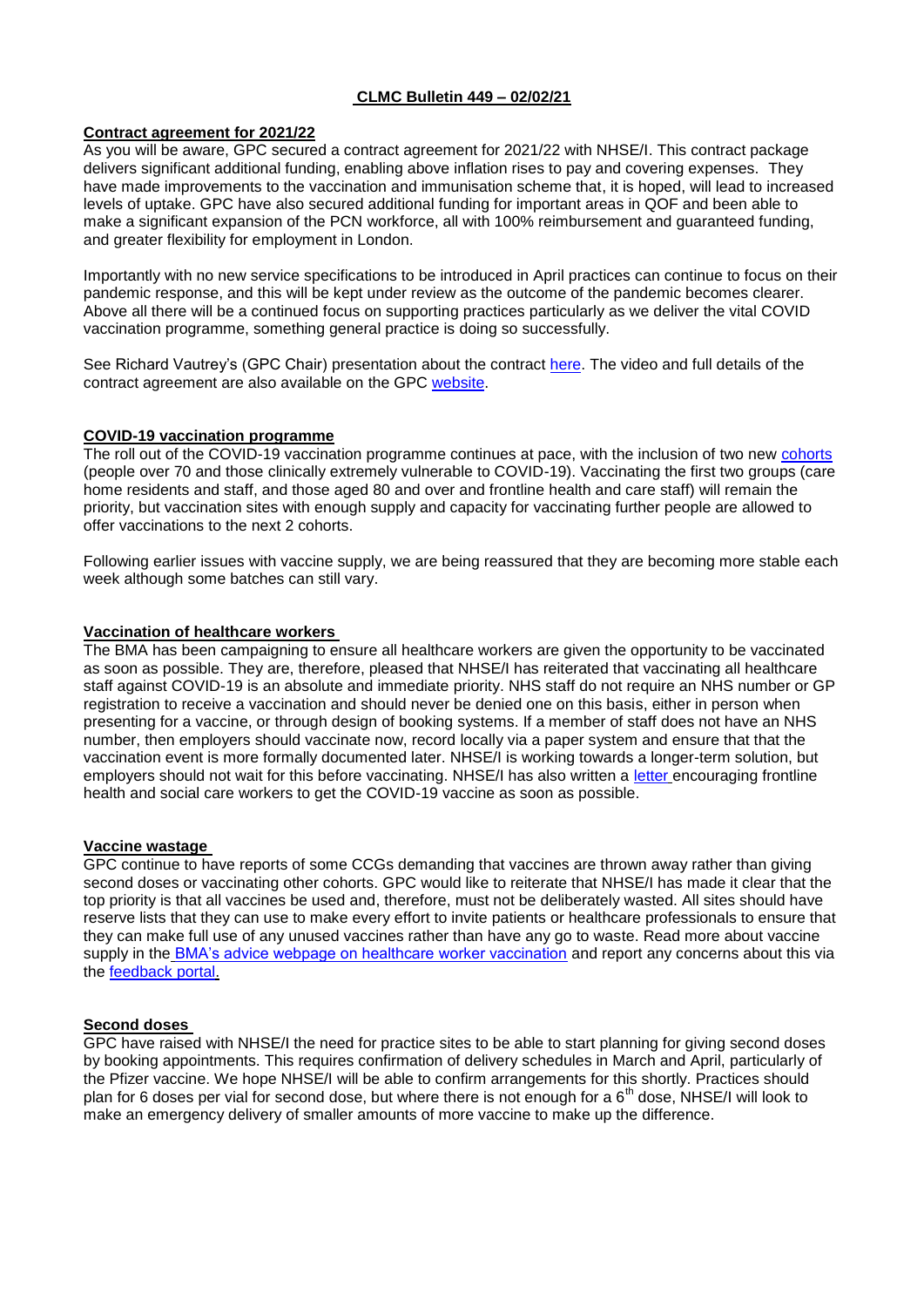# **Legal advice note commissioned by GPDF on Covid-19 vaccination programme**

Following a request by a number of LMCs the GPDF sought legal advice on the merits of any potential legal challenge to the decision of the UK Government to change its guidance on the Covid-19 vaccination programme. This generic [summary](https://www.clevelandlmc.org.uk/website/IGP367/files/summary.pdf) of that advice is to assist LMCs their constituent GPs. It is no substitute for fact specific advice. We hope you find it helpful; you are free to use the Advice Note as you see fit, but must ensure that it is only used as a whole.

# **IT issues**

As a result of IT problems some vaccination sites have had to record patient information on paper rather than inputting it directly in to the Pinnacle system. GPC would, therefore, encourage practice sites to upload this information as soon as possible, which also needs to do be done for payment purposes. This will also help NHSE/I to plan properly for the timing of the second dose delivery. Extra funding was made available to PCN groupings to bring in additional workforce until the end of January to ensure that all records for vaccination of priority cohorts are up to date and recorded properly in Pinnacle. PCN groupings will be eligible to claim up to £950 per week of funding support.

# **Transfer of vaccines**

NHSE/I has published guidance on Mutual aid and the transfer of COVID-19 vaccines between Hospital Hubs, [Vaccination Centres and Local Vaccination Services.](https://www.england.nhs.uk/coronavirus/publication/mutual-aid-and-the-transfer-of-covid-19-vaccines-between-hospital-hubs-vaccination-centres-and-local-vaccination-services/) Annex B of the document sets out that as long as the relevant guidance is followed, local commissioner should be offering a supportive role in facilitating the movement of the AstraZeneca vaccine within a PCN grouping and do not need to seek formal approval for moving the vaccine in line with the arrangements set out in the letter. It also advises that once moved, the vaccine should either be administered or immediately put in a refrigerator at a practice site within the PCN grouping, and ideally administered within 24 hours or as soon as practical over the following days.

# **Care homes**

NHSE/I have written a [letter thanking colleagues in adult care homes for the progress in delivering](https://www.england.nhs.uk/publication/covid-19-vaccination-older-adult-care-homes-thank-you-next-steps/)  [vaccinations and information about the next steps by 31 January.](https://www.england.nhs.uk/publication/covid-19-vaccination-older-adult-care-homes-thank-you-next-steps/) In order to be included in the February payment to the lead practice within your PCN Grouping, all activity relating to vaccinations administered between 14 December 2020 and 31 January 2021 needed to be recorded within the Outcomes for Health (Pinnacle) system no later than 23:59 on 31 January 2021. We understand that vaccinations that were not recorded by this deadline will be picked up in the next pay run.

NHSE/I/has also published guidance on [Access to National Workforce Supply Routes for Primary Care](https://www.england.nhs.uk/coronavirus/publication/access-to-national-workforce-supply-routes-for-primary-care-network-pcn-groupings/)  [Network \(PCN\) Groupings.](https://www.england.nhs.uk/coronavirus/publication/access-to-national-workforce-supply-routes-for-primary-care-network-pcn-groupings/) All NHSE/I guidance for primary care about the COVID-19 vaccination programme is available [here](https://www.england.nhs.uk/coronavirus/covid-19-vaccination-programme/primary-care-guidance/)

The Royal College of Obstetricians and Gynaecologists (RCOG) and the Royal College of Medicine have published a [statement](https://www.rcog.org.uk/en/news/RCOG-and-RCM-respond-to-misinformation-around-Covid-19-vaccine-and-fertility/) responding to misinformation around COVID-19 vaccine and fertility. RCOG has also published [information and advice for pregnant women about the COVID-19 vaccine,](https://www.rcog.org.uk/en/guidelines-research-services/guidelines/coronavirus-pregnancy/covid-19-virus-infection-and-pregnancy/) including an updated Q&A section.

Read the GPC [guidance on the COVID-19 vaccination programme](https://www.bma.org.uk/advice-and-support/covid-19/gp-practices/covid-19-vaccination-programme) which includes information about avoiding vaccine wastage, and other information about what is expected of practices support available to enable practices to prioritise vaccine delivery.

We were pleased to see the [joint letter](https://twitter.com/nadhimzahawi/status/1354514772058927120) from Secretary of State Matt Hancock and Nadhim Zahawi, the minister with responsibility for the covid vaccination programme, recognising and praising the significant role GP practices have played in the successful roll-out of the vaccination programme. They wrote: "We are enormously impressed with how readily primary care teams have come forward to play such a vital role in the vaccination programme, under truly unique circumstances."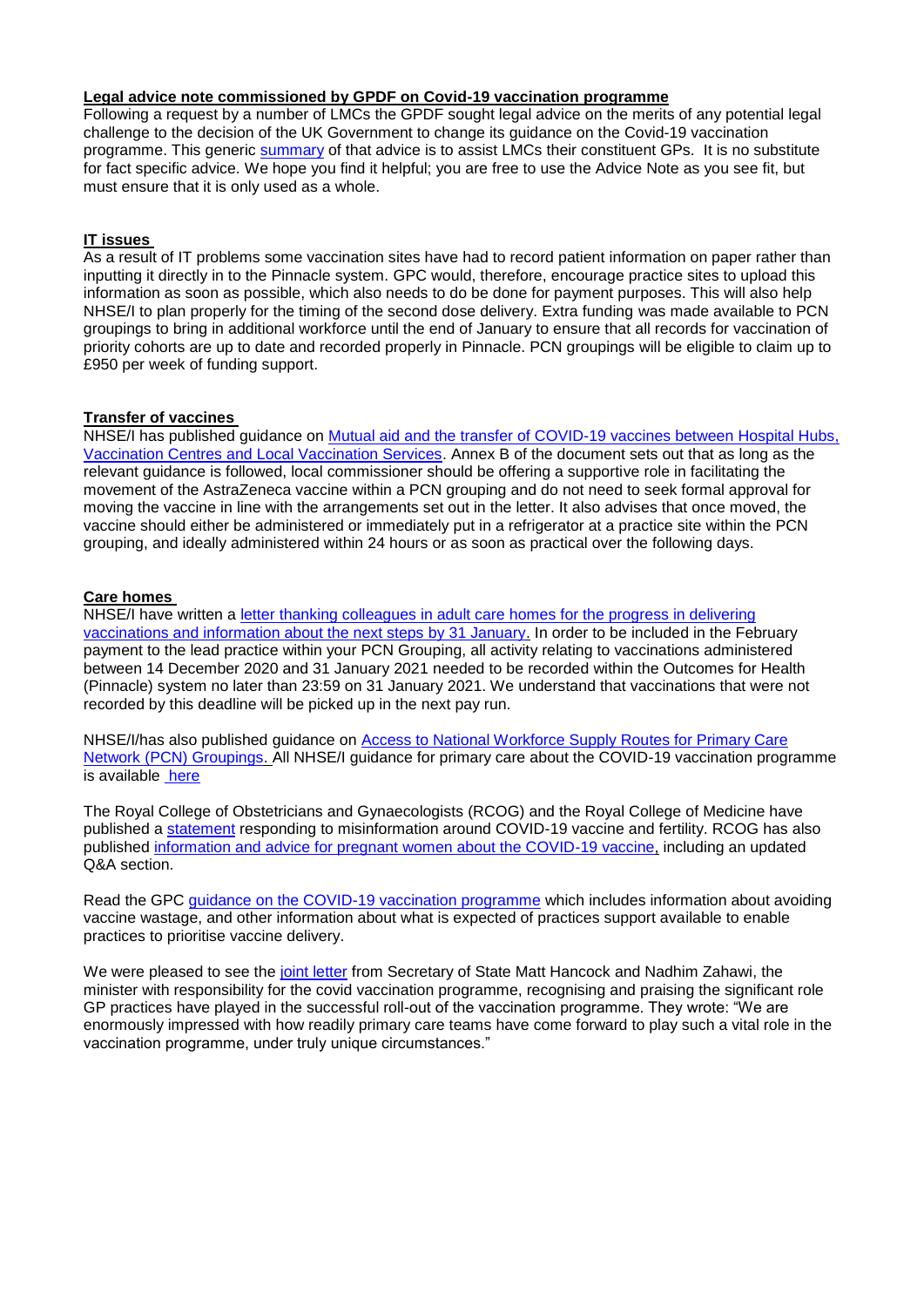### **Updated PCN vaccine planning and progress tracking tool**

A new version of the **PCN** vaccine planning and progress tracking tool has been launched on the LVS workspace in Foundry. The updated version helps PCNs to plan their COVID-19 vaccination programmes for the AZ and Pfizer vaccines and users to calculate weekly vaccination capacity for each vaccine based on site and workforce scenarios. The tool also enables users to track progress with vaccination, including filters for different cohorts, delivery at each site against plan and progress with cohort coverage for PCNs, grouping population across different delivery methods (LVS, Hospital Hubs, Vaccination Centres). A [user guide is also](https://generalpracticebulletin.cmail19.com/t/d-l-qlyyddy-juxdhitut-u/)  [available \(log in required\)](https://generalpracticebulletin.cmail19.com/t/d-l-qlyyddy-juxdhitut-u/)

# **Coronavirus vaccination figures**

Coronavirus vaccination figures are now produced on a daily basis. As of 27 January, approximately 7.45 million people in the UK had received their first dose of the Covid-19 vaccine, while 476,298 people had received their second dose.

[NHS England data](https://www.england.nhs.uk/statistics/statistical-work-areas/covid-19-vaccinations/) shows that a total of 79.7% of over 80s have had their first dose of the Covid-19 vaccine, an increase of 20% on the figures published last week. There remains quite a large regional variation in the proportion of over 80s vaccinated; only 65% of Londoners aged over 80 have received their first dose, compared to other regions where the proportions vary between 78.3% (South East) - 83.7% (North East). This data is reflective of last week's figures - the North East continues to have the highest proportion of over 80s vaccinated, although other regions appear to have caught up, for instance East of England which previously had the lowest proportion of over 80s vaccinated (along with London) across the regions but now the data shows that 79.9% of the over 80s have been vaccinated compared to 53% last week. Thank you to all practices that have made this possible.

Until now, weekly figures published by NHS England have contained information based on region and age group. Going forward, these figures will be supplemented by ethnicity and occupational data to understand vaccination uptake in high-risk groups (BAME, people living in deprived areas) in order to tackle health inequalities. Data according to site of administration, i.e. mass vaccination centre, hospitals hubs, GP practices are not yet published but we understand that in England over 70% of vaccinations are given by GP sites.

# **CQC activity in Primary Care**

Following the update on [CQC's regulatory approach](https://www.cqc.org.uk/news/stories/update-cqcs-regulatory-approach) provided on 15 January, and the lobbying on this issue that GPC have been doing, CQC has written to all CCG primary care leads and NHSE/I regional directors confirming that it will only inspect GP practices in response to significant risk of harm and when it cannot seek assurances through other routes. If an inspection is necessary, it will carry out as much activity off-site as possible. Full details are available in this [letter.](https://www.clevelandlmc.org.uk/website/IGP367/files/cqc.pdf)

### **New to Partnership Scheme**

The New to Partnership Scheme was launched in England in July 2020 (backdated to April 2020). So far about 400 applications have been approved and many more are being processed. NHSE/I has now finalised the S96 contract for GMS practices, which forms the agreement between the practice, the new partner and NHSE/I. This contract has been agreed with the BMA.

Contracts are now being sent out to applicants from GMS practices to sign and seek their partners' signatures, within 4 weeks. The funding will then be released to the practice to pass onto the new partner. Contracts for PMS practices are expected to follow shortly.

Thank you for bearing with GPC and NHSE while they get this right – we hope this development will now speed up the process and encourage even more new partners to apply for the scheme.

Read the GPC guide to applying for the [GP partnership scheme,](https://www.bma.org.uk/advice-and-support/career-progression/gp-workforce-initiatives/new-to-gp-partnership-scheme) which will help you navigate what can be a complicated application process.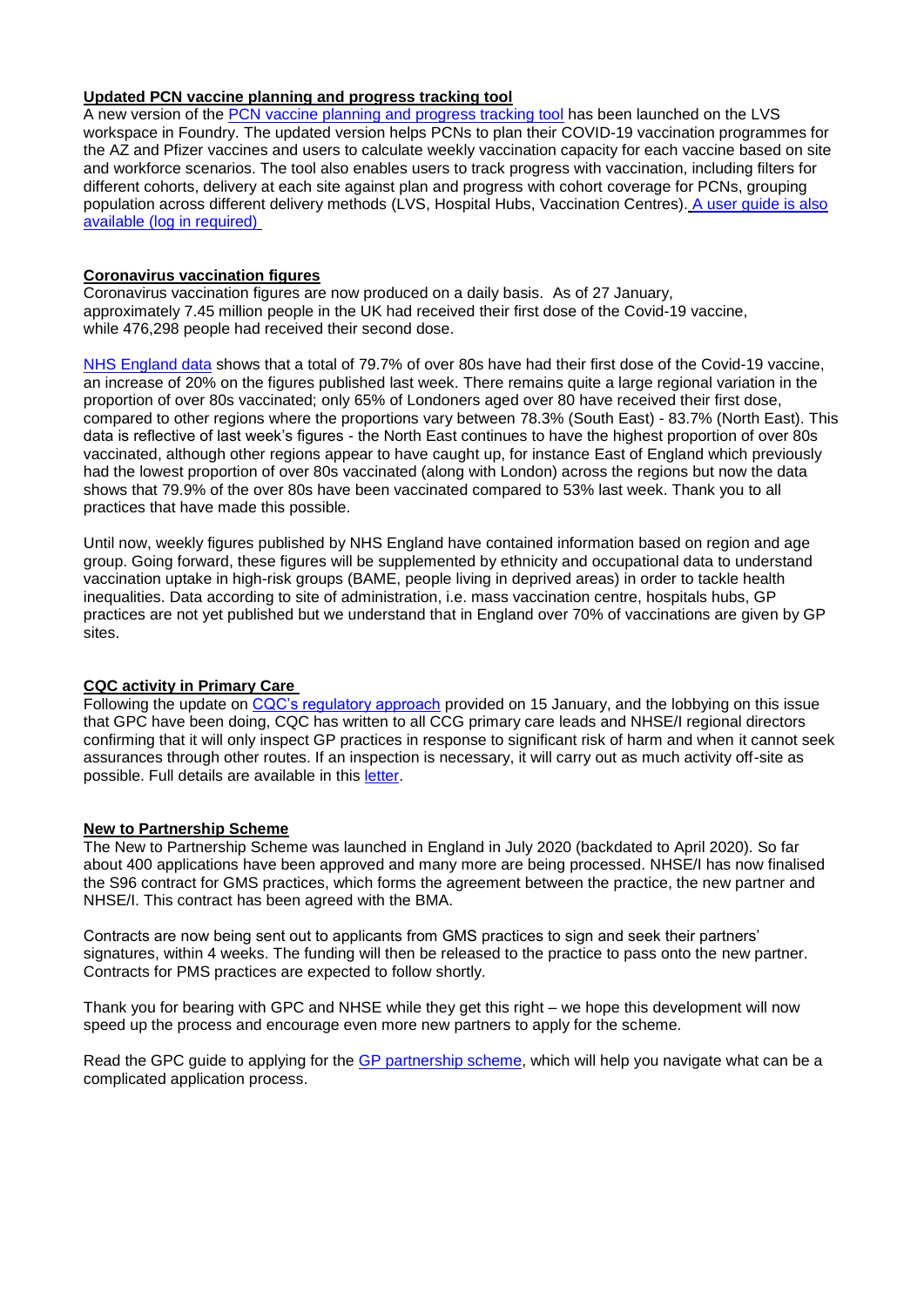# **Skilled worker/tier 2 status registrars**

We are aware that a number of international GP trainees who are due to complete their training in February are concerned about securing full time employment before their visa expires. This is because many GP practices do not hold sponsorship licences or are not actively recruiting.

NHS England and Improvement have asked that any impacted doctors contact [england.intrecruitment@nhs.net](mailto:england.intrecruitment@nhs.net) and they will put the registrar in touch with regional colleagues who may be able to assist.

From an immigration perspective, please direct individual BMA members to the [Immigration advice service](https://www.bma.org.uk/advice-and-support/international-doctors/how-the-bma-can-help-you/bma-services-for-international-doctors) so they can get free basic legal advice on their case.

# **NHS Pension Scheme Access for ARRS staff**

There were potential issues with access to NHS pension scheme access for ARRS staff employed by GP Federations who might lose their APMS contract as a result of the Extended Access changes (and which cease, therefore, to be an Employing Authority under the NHS pension scheme).

The delay to the formal handover of the Extended Access arrangements to Primary Care Networks (PCNs) until April 2022 means this issue is probably less pressing for many GP Federations than it was a few weeks ago. Nevertheless, the provisions for GP Federations without a GMS/PMS/APMS contract to apply for temporary access to the NHS pensions scheme for its staff has now been extended until March 2023. That position has now been confirmed in the updated NHS BSA guidance on access to the NHS pension scheme for PCNs – see scenario 3 in [this document](https://www.nhsbsa.nhs.uk/sites/default/files/2020-12/Primary_Care_Networks_and_NHS_Pension_Scheme_Access_20201216_%28V3%29.pdf)

GPC will continue their work on a more permanent provision for this group of staff and will keep you updated.

### **GP appointment data**

The [GP Appointment data for December](https://digital.nhs.uk/data-and-information/publications/statistical/appointments-in-general-practice/december-2020) has now been published. The data shows that there was a drop of just over 1.25 million appointments from November to December (from 25 million to 23,7 million) but that is a significantly smaller drop than for November – December 2019 (26.8 million to 23.5 million), and there was an increase of around 170,000 appointments in December 2020 compared to the previous year.

Waiting times also appear to have dropped compared to the same period in the previous year, with the number of appointments within 7 days up by 1.9 million in December 2020 compared to December 2019, and appointments over 8 days down by 1.76m.

This shows the incredible achievement of general practice with 100% of appointments in December 2020 as December 2019 in addition *to* launching and running the vaccination programme.

### **GP referrals into CPCS**

The PSNC (Pharmaceutical Services Negotiating Committee) has published an **animation** to explain how GP practices can refer patients with minor illnesses to local pharmacies, by using the referral pathway of the Community Pharmacist Consultation Service (CPCS), which is in the process of being rolled out to include GP referrals.

The CPCS enables the safe referral of patients from other parts of the NHS to community pharmacies and frees up other healthcare providers to provide more appointments for patients with more complex or higher acuity needs whilst improving access for those with lower acuity conditions.

Before the service can be rolled out in an area, there must be local discussions between the PCN, general practices and community pharmacies to agree how the referral process will operate – and practices are encouraged to begin those local conversations now. Read more on the [PSNC website](https://psnc.org.uk/services-commissioning/advanced-services/community-pharmacist-consultation-service/cpcs-gp-referral-pathway/)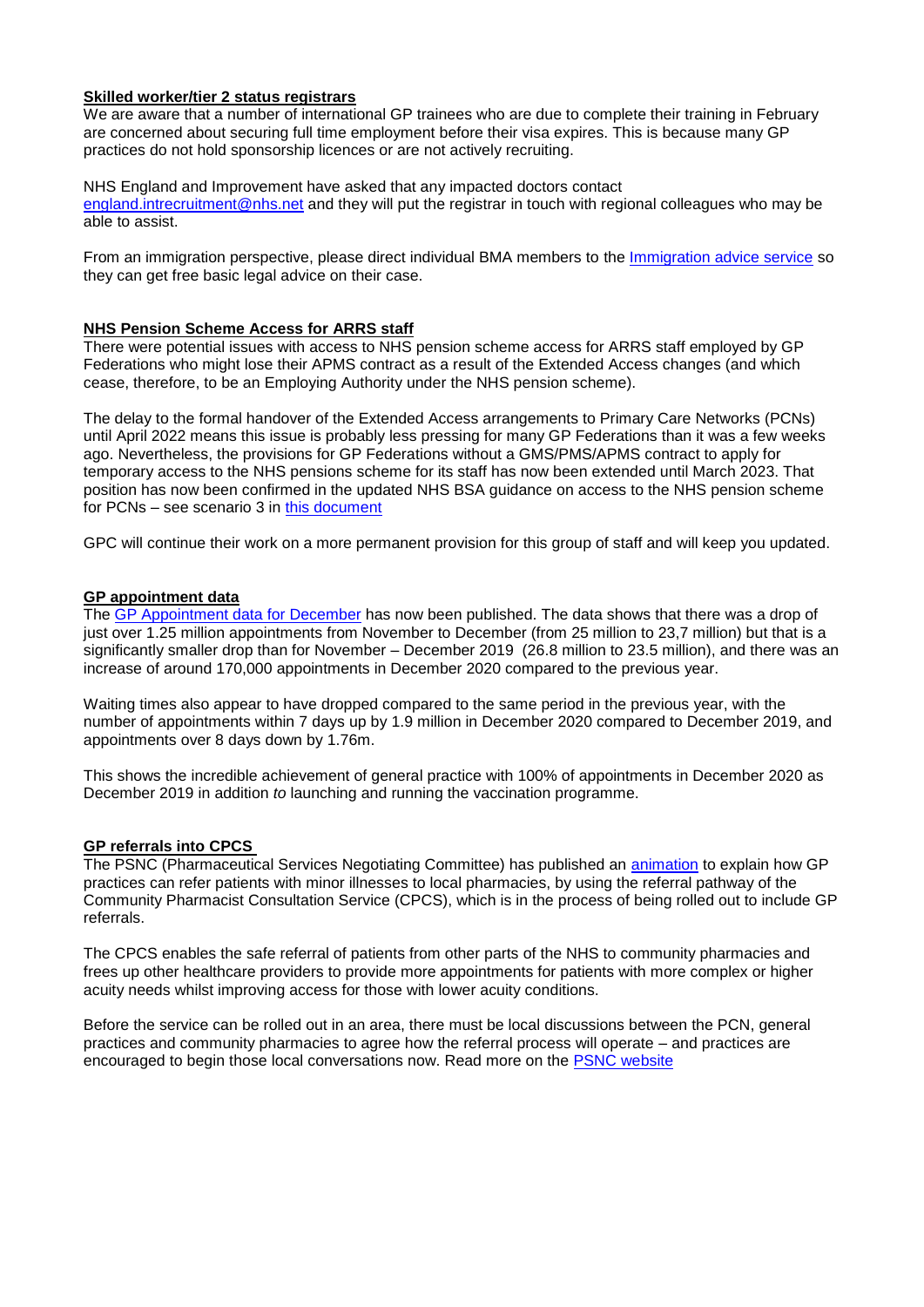### **Face to Face Vaccination Training Offer - North East and North Cumbria**

Northumbria University, Teesside University and the University of Cumbria are providing sessions for the face to face components of the vaccination minimum training requirements. The elements included are:

- Anaphylaxis
- Basic Life Support Level 2
- IM Injections

Please note that these spaces are available to all hospital, primary care and mass vaccination hubs across North East and North Cumbria. Booking and Information is available on the below link which will continue to be updated as further dates are added: <https://bookwhen.com/covidvaccinationtraining>

If you require any assistance or have any queries please do not hesitate to contact via

[covid.vaccinationtraining@nhs.net.](mailto:covid.vaccinationtraining@nhs.net)

# **Health & Wellbeing Coaches Workshop - NENC**

The Primary Care Training Hub are working in partnership with Regional NHSE/I Personal Care to explore supervision, training, development and support opportunities for Health & Wellbeing Coaches. We are keen to engage with Health & Wellbeing Coaches or any member of the team delivering health coaching to inform plans. An engagement workshop has been planned for 9<sup>th</sup> February 2021 3-4pm on Teams.

Could you please cascade this information as you see fit. Apologies if you have already received this information via another stakeholder. Further detail below:

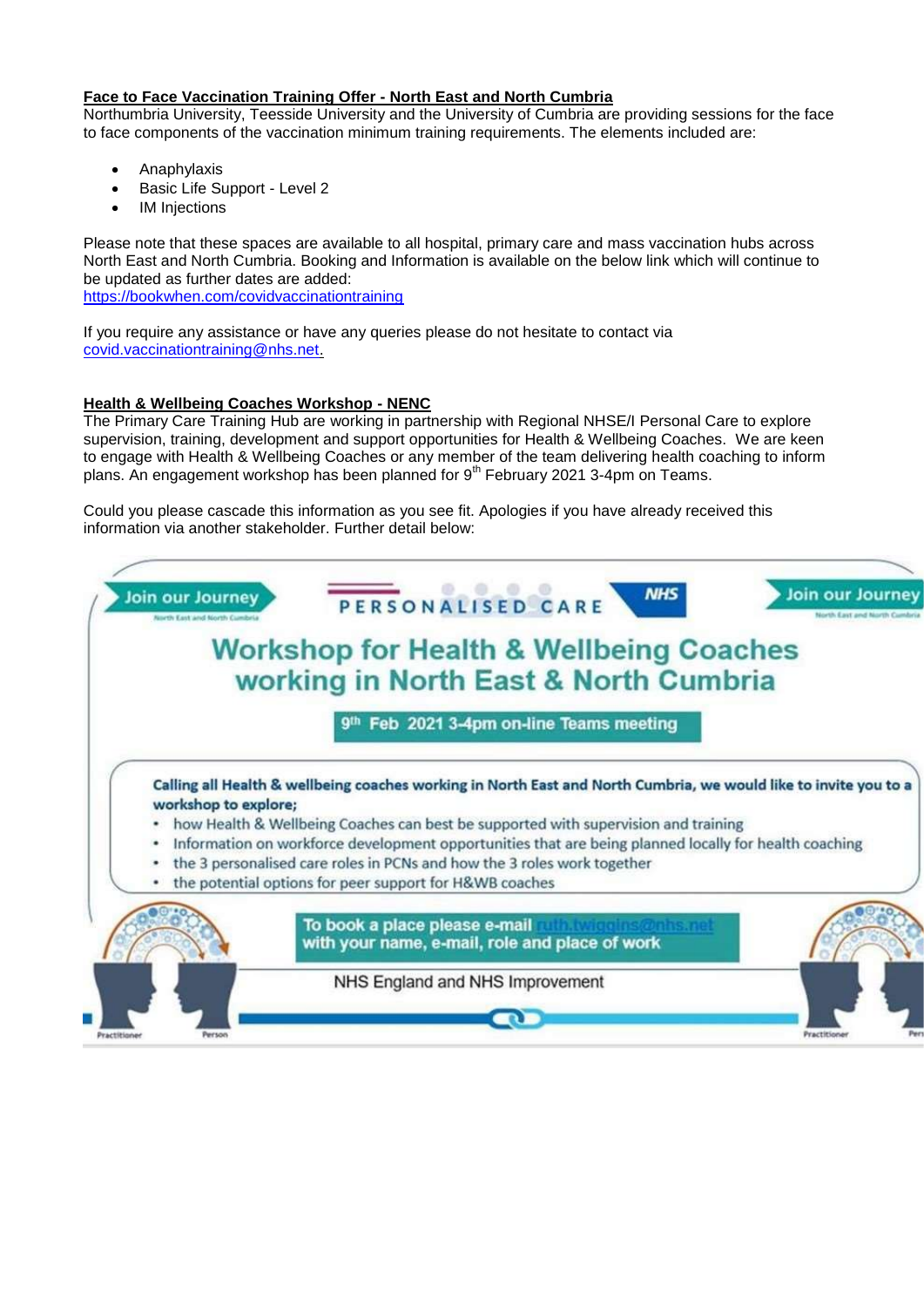To apply for a place on this workshop please complete your details in the grid below and send to [ruth.twiggins@nhs.net](mailto:ruth.twiggins@nhs.net)

| Name | e-mail | Role | Place of work |
|------|--------|------|---------------|
|      |        |      |               |
|      |        |      |               |
|      |        |      |               |

### **GP Retention Scheme Webinar**

A [webinar on the GP Retention Scheme](https://www.bma.org.uk/events/gp-retention-scheme-webinar) will be taking place on Thursday 25 February from 7pm – 8.15pm. GPC will be looking at how the GP Retention Scheme works for both employees and employers, tackling some of the common misconceptions about the scheme and hearing from GPs who are currently on the scheme. There will a Q&A session at the end and you can submit any questions in advance to [cscott@bma.org.uk.](mailto:cscott@bma.org.uk) A full list of speakers will be confirmed shortly. Click [here](https://attendee.gotowebinar.com/register/260773784388124176) to sign up

### **Healthwatch South Tees STAR Awards 2021**

Following on from the success of last year's Healthwatch South Tees (HWST) STAR (South Tees Awards of Recognition) Awards, HWST are delighted to announce that they are now opening up the nominations for their 2021 STAR Awards. HWST received such high-quality nominations last year, showcasing the amazing work carried out across South Tees by a diverse range of individuals, teams and services; they look forward to celebrating more STARs this year!

### Background to the STAR Awards:

Local community voice is key to the work of Healthwatch and improving health and social care services. People often tell HWST about their positive experiences of services and groups on offer in the local area, and the difference these have made to their wellbeing. HWST believe those who make a positive difference should be recognised, especially during these unprecedented times, and so the Healthwatch South Tees Award of Recognition celebrates those who make a difference to the people they support and their communities as well as going that extra mile to help others. They hope the STAR Award also offers the opportunity to share good practice across South Tees.

More information about the STAR Awards process and about previous winners can be found on the HWST website by clicking the following link: [https://www.healthwatchmiddlesbrough.co.uk/news/2021-01-21/star](https://gbr01.safelinks.protection.outlook.com/?url=https%3A%2F%2Fwww.healthwatchmiddlesbrough.co.uk%2Fnews%2F2021-01-21%2Fstar-awards-2021&data=04%7C01%7Clisa.bosomworth%40pcp.uk.net%7Cc105395c5e34414f1c8e08d8beec3f47%7Cab08069964414f408f2de1e5936aba10%7C0%7C0%7C637469269163297188%7CUnknown%7CTWFpbGZsb3d8eyJWIjoiMC4wLjAwMDAiLCJQIjoiV2luMzIiLCJBTiI6Ik1haWwiLCJXVCI6Mn0%3D%7C1000&sdata=WeBvkEoLQmdcbnDvvOi7g0nxr17dOJXBwLH4MZz7jvA%3D&reserved=0)[awards-2021](https://gbr01.safelinks.protection.outlook.com/?url=https%3A%2F%2Fwww.healthwatchmiddlesbrough.co.uk%2Fnews%2F2021-01-21%2Fstar-awards-2021&data=04%7C01%7Clisa.bosomworth%40pcp.uk.net%7Cc105395c5e34414f1c8e08d8beec3f47%7Cab08069964414f408f2de1e5936aba10%7C0%7C0%7C637469269163297188%7CUnknown%7CTWFpbGZsb3d8eyJWIjoiMC4wLjAwMDAiLCJQIjoiV2luMzIiLCJBTiI6Ik1haWwiLCJXVCI6Mn0%3D%7C1000&sdata=WeBvkEoLQmdcbnDvvOi7g0nxr17dOJXBwLH4MZz7jvA%3D&reserved=0)

HWST look forward to receiving your nominations and celebrating the amazing work carried out across South **Tees!** 

### **GPC regional elections**

Nominations for the Durham/Cleveland seat for GPC UK are open and successful nominees will take their seat for a three-session term from 2021-24, commencing after the ARM 2021:

Nominations are also open for a *Prison GP representative* on GPC UK – this seat is for a three-year term from 2021-24.

To submit your nomination please visit [https://elections.bma.org.uk/.](https://elections.bma.org.uk/) The deadline for all nominations is 12pm Friday 12 February: Voting will take place from 12pm 19 February to 12 March for the by-election and 19 March for all other seats.

For any questions relating to the role or GPC please contact [info.gpc@bma.org.uk.](mailto:info.gpc@bma.org.uk) If you have any queries regarding the election process, please contact [elections@bma.org.uk.](mailto:elections@bma.org.uk)

Read more, including link to the BMA committee profile, on the [BMA website](https://www.bma.org.uk/what-we-do/committees/general-practitioners-committee/general-practitioners-committee-uk-overview)